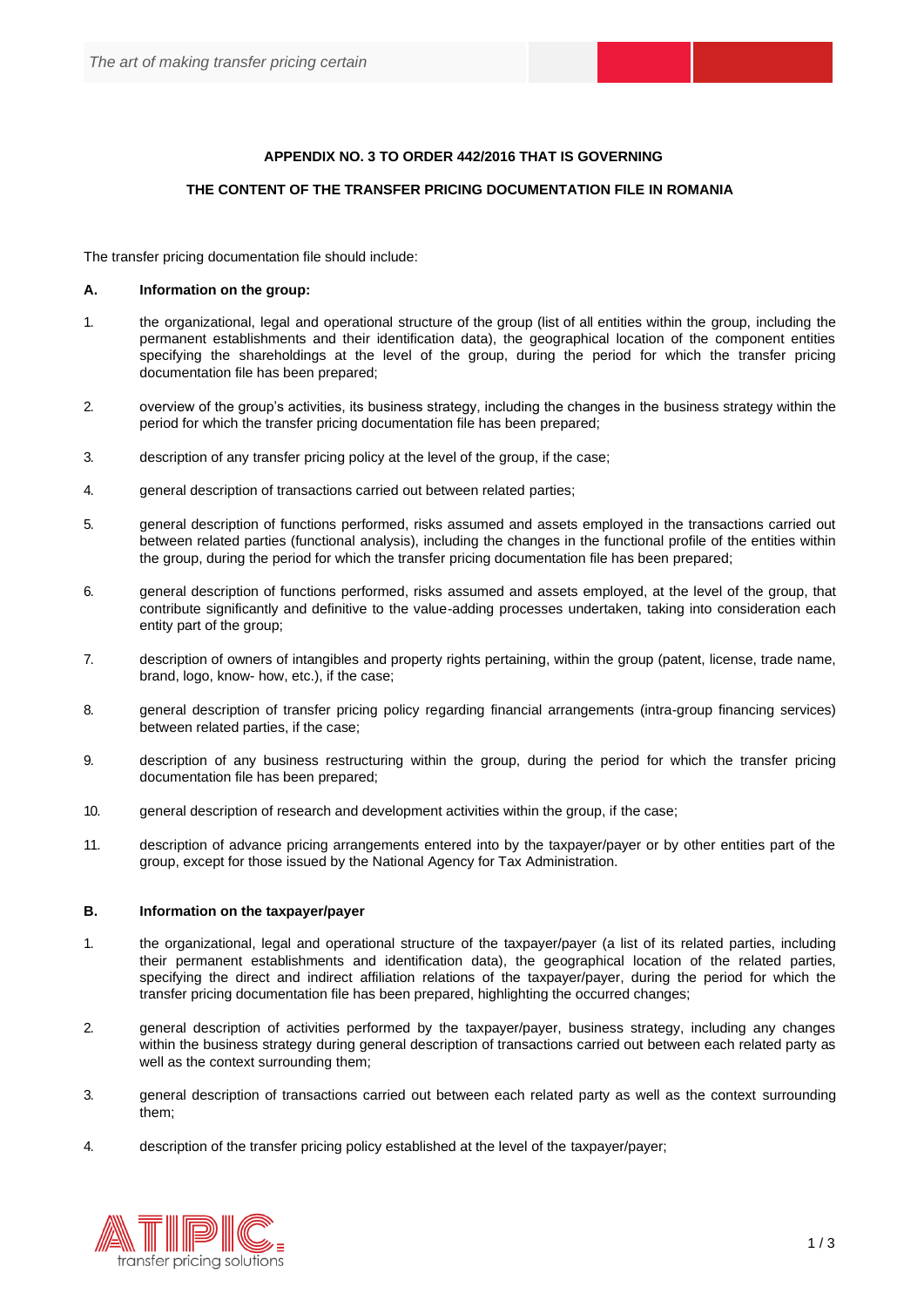- 5. description of the implementation procedure when applying the transfer pricing methodology for the transactions carried out between the taxpayer/payer and its related parties;
- 6. description of research and development activities at the level of the taxpayer/payer, if the case;
- 7. general description of the transfer pricing policy regarding the intra-group financing services of the taxpayer/payer with related parties, along with the presentation of financing agreements concluded both with related parties and independent lenders, if the case;
- 8. description of the agreements concluded between the taxpayer/payer and its related parties, regarding cost contribution arrangements;
- 9. description of intra-group transactions consisting in provision of services, detailing the allocation keys, if the case, describing the services which have a significant and definitive contribution to the value-adding processes undertaken;
- 10. presenting the main outlets for tangible goods delivery/services provision of the taxpayer/payer with its related parties;
- 11. description of transactions related to any business restructuring that involve the taxpayer/payer, during the period for which the transfer pricing documentation file has been prepared;
- 12. detailed description of the transactions carried out with related parties:
- a) flow of transactions;
- b) invoicing flow;
- c) amount of transactions carried out with the related party/parties;
- d) amount of payments/receipts associated with each transaction performed by the taxpayer/payer with each related party.
- 13. detailed presentation of the functional analysis and comparability analysis:
- a) characteristics of tangible and intangible goods or services, including the financing services subject to the transaction/transactions with related parties;
- b) specific business strategies (e.g. market penetration strategies, extraordinary events, etc.);
- c) functions performed, risks assumed and assets employed by the taxpayer/payer and by the related party/parties within the transaction(s) carried out;
- d) contractual terms of the transaction(s), with attached copies of the contracts/agreements acting as legal framework of the transaction(s) carried out with related parties;
- e) particular economic circumstances of the transaction(s);
- f) comparability analysis: information regarding the external or internal comparable transactions (description of search strategy for comparable companies and of the information sources, presenting the values of the financial indicators used for the comparability analysis, description of possible comparability adjustments that were made, presenting the comparable entities list as well as the list of rejected entities from the comparable sample as a result of the manual search, with the provision of the rejection reasons, etc.). Justification of the arm's length principle shall be based on reasonable availability of data for the taxpayer/payer at the moment the identification/preparation of the transfer pricing documentation, by presenting documents which support the justification;
- g) presentation of critical assumptions that formed the basis for establishing the transfer pricing policy;
- h) presentation of reasons for using a multiannual or annual analysis of data, as the case;
- 14. description of the method used for determining the transfer prices for each transaction and validation of the selection criteria; if using transfer pricing methods that involve the selection of the tested party, the rationale for its selection shall be presented;